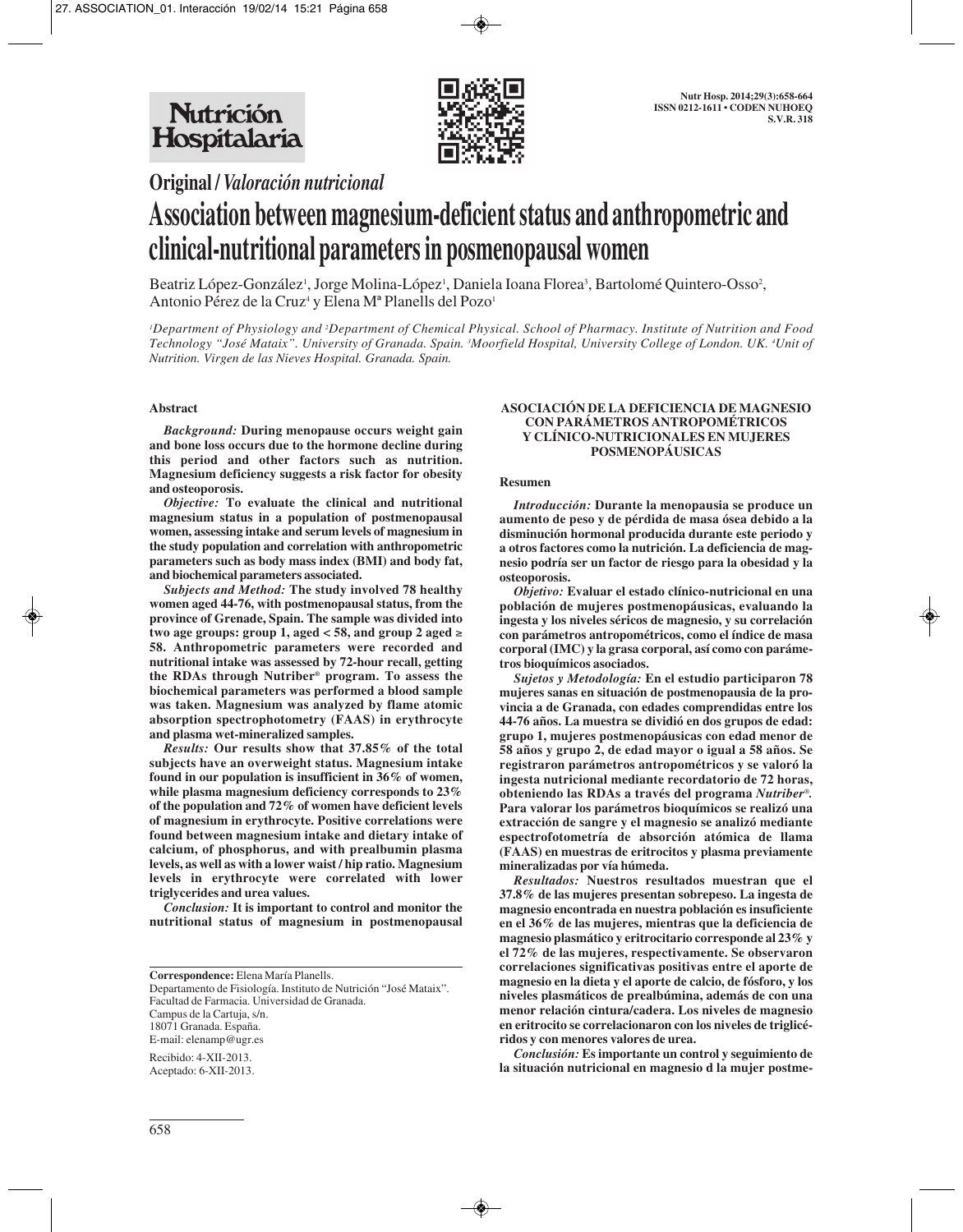**women to prevent nutritional alterations and possible clinical and chronic degenerative diseases associated with magnesium deficiency and with menopause.**

(*Nutr Hosp.* 2014;29:658-664)

# **DOI:10.3305/nh.2014.29.3.7198**

Keywords: *Postmenopause. Osteoporosis. Magnesium. Obesity.*

## **Introduction**

Menopause is a natural status of the woman and is determined by the cessation ovarian hormone secretion, leading to the disappearance of menstrual cycles and the emergence of a set of physiological changes causing among others, bone loss, increased abdominal adiposity, insulin resistance, hypertension and dyslipidemia, factors that increase the risk of chronic degenerative diseases such as cardiovascular disease, diabetes and osteoporosis<sup>1, 2</sup>. It appears at an age that, in Spain, is around age of 51, with a spectrum ranging from 48 to 543 .

In this situation women menopause presents a greater risk of obesity, by increasing fat percentage and fat distribution with higher accumulation in the abdominal area, while lean body mass decreases and bone tissue4,5.

One of the main causes of this weight gain is related to decreased hormone produced during this period and others depend on several factors such as age, lack of physical activity and increased caloric intake, resulting in a decrease in energy expenditure. Moreover, at this stage, occurs accelerated bone loss can cause osteoporosis6 and significant increase in fracture risk, being an important factor in the pathogenesis both estrogen and nutrition lack. Nutritional factors have multiple effects by acting on the peak bone mass, bone loss related to age and strength muscular<sup>4</sup>. Therefore, we cannot forget the importance of maintaining healthy eating habits for achieving the goal of bone health.

Magnesium is involved as an essential cofactor in numerous enzymatic reactions involved in energy metabolism and the synthesis of proteins and nucleic acid, and about half of a body contained in the bone is therefore not surprising that an increasing number of clinical disorders such as diabetes, osteoporosis and vascular diseases, are associated with deficiency Himself<sup>7,8</sup>. Postmenopausal women are often associated with a low dietary intake of magnesium and decreased serum levels thereof in numerous studies showing that magnesium deficiency suggests a risk factor for obesity and osteoporosis<sup>8-10</sup>.

Therefore, a healthy and balanced is essential at this stage and help ensure optimal health. Menopause can be a consolidation phase eating habits practiced correctly that help prevent and mitigate some problems as described above, achieving healthy aging.

**nopáusica para prevenir alteraciones clínico-nutricionales y posibles enfermedades crónico-degenerativas relacionadas con la deficiencia del magnesio y la menopausia.**

(*Nutr Hosp.* 2014;29:658-664)

# **DOI:10.3305/nh.2014.29.3.7198**

Palabras clave: *Menopausia. Osteoporosis. Magnesio. Obesidad.*

In addition to conducting a proper and healthy diet is necessary to maintain or incorporate into daily life a number of lifestyles also considered healthy example would be the daily practice of physical exercise and avoiding harmful habits that affect bone health as snuff, and alcohol consumption $11,12$ .

The aim of this study is to evaluate the clinical and nutritional status in a population of postmenopausal women, assessing magnesium status in the study population, by ingestion and analysis of biological samples, and finally, to study possible associations with anthropometric parameters such as BMI and body fat, and clinical parameters-related nutritional magnesium metabolism.

## **Subjects and methods**

## *Study Design*

A cross-sectional study, which measures both the prevalence of exposure and effect in a population sample in a single moment in time. The study has approval from the Ethics Committee of the University of Granada.

#### *Study Subjects*

The sample consisted of 78 female volunteers in the province of Granada, Spain, in postmenopausal status aged between 44 and 76. The sample was divided into two age groups: group 1, postmenopausal women aged fewer than 58 and group 2 aged greater than or equal to 58. All received detailed information about the purpose of the study, accompanied by informed consent form to be signed prior to recording his acceptance to be part of it. Inclusion criteria were based on the agreement to participate in the study, by postmenopausal women of any age, which do not have any pathology that could affect their nutritional status and were not undergoing hormone replacement therapy.

#### *Methods*

Subjects underwent an interview nutritional and fasting blood extraction for subsequent biochemical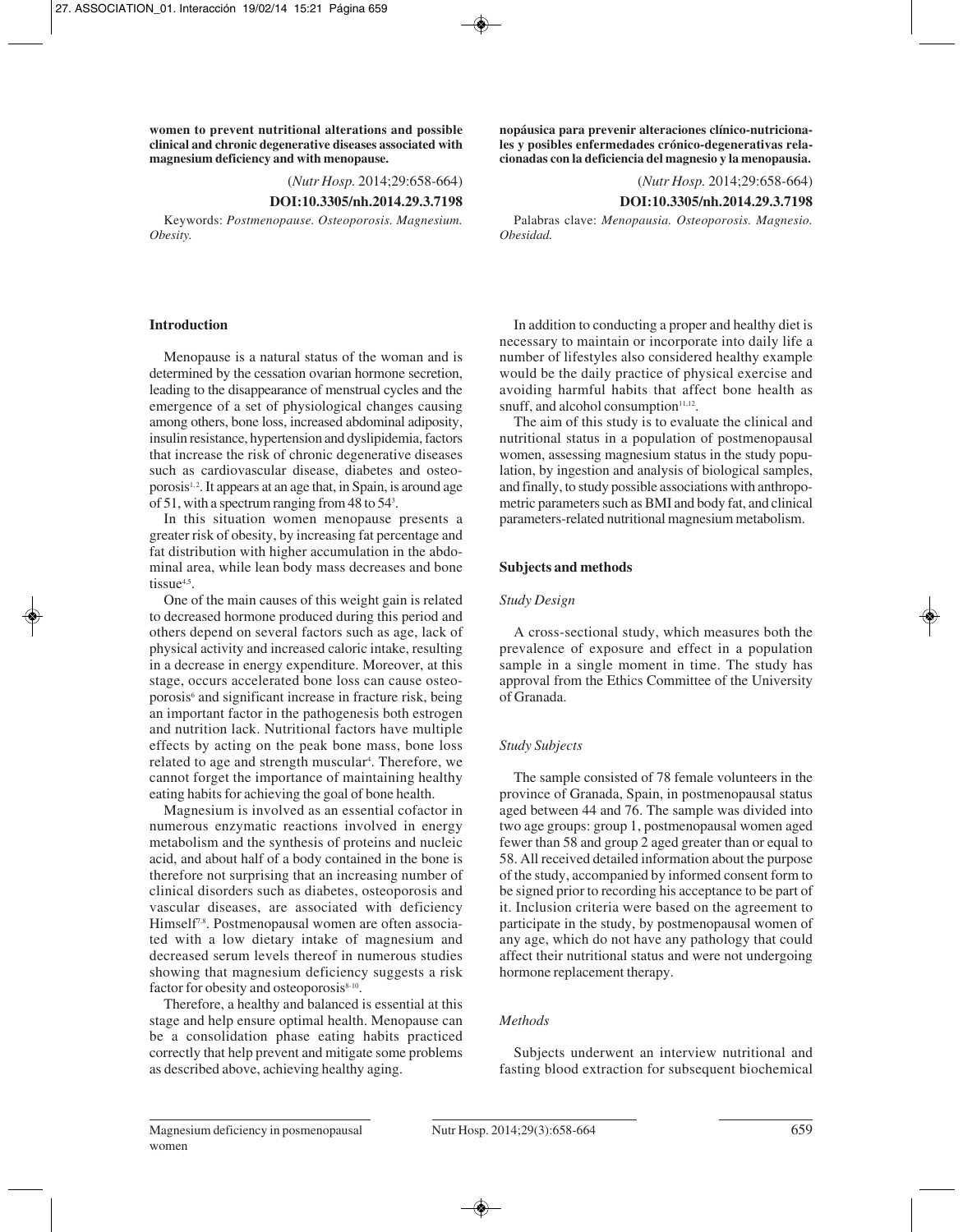tests. Interview Nutritional Data collection to assess food and nutrient intake of each of the participating women was conducted by personal interview at the time of the appointment. A questionnaire consisting of a section for personal information and one for sociodemographic, age, weight and height (with which was calculated the body mass index-BMI-), and finally, a 72h-recall (where includes two days and one holiday). The anthropometric evaluation was performed at the Institute of Nutrition and Food Technology, University of Granada, by measures of size, made with measuring rod SECA® Model 274, waist circumference determined anthropometric tape SECA® Model 201, and body composition performed with impedance meter TANITA® BC-420-P column. To assess the extent of nutrient intake was used *Nutribe*r® software program (Mataix and Garcia-Díz, 2006), containing the recommendations for healthy population.

# *Removing blood*

Blood sampling for determination of relevant biochemical parameters were performed on women participating voluntarily, after the completion of the survey the day of the appointment.

Biochemistry was performed after 12 hours of fasting first thing in the morning, by specialists, by puncturing the cubital vena cava determining the parameters for postmenopausal women. Biochemical assessment was performed in hospital laboratories, based on the analysis parameters in blood samples by vaccutainer tubes (Venoject<sup>®</sup>): glucose, creatinine, urea, uric acid, triglycerides, total cholesterol, total proteins, transferrin, prealbumin and albumin. For determining mineral, analytical techniques were as follows: Calcium and magnesium were analyzed by atomic absorption spectrophotometry (AAS) in erythrocytes and plasma samples wet mineralized. The phosphorus was determined with the colorimetric method of Fiske-*Subbarow.*

# *Statistical Analysis*

All data are entered, processed and analyzed using SPSS 17.0 for Windows (SPSS Inc. Chicago, IL, USA), represented by their mean values and standard deviation (SD).

In the study of data or numeric variables we used the independent samples test for comparisons between groups and test for related sample to assess the statistical significance of the change in the numerical varia bles during the study. For this, we used the statistical analysis of variance (ANOVA), having used the test of Student t test for parametric methods, both in the case of independent samples, and related samples. Linear regression analysis was used for bivariate correlations search using the Pearson correlation coefficient. The estimation of the degree of association between each of the analyzed plasma parameters and clinical outcomes was performed using logistic regression analysis. Those were accepted as significant difference with a probability of being due to chance of less than  $5\%$  (p < 0.05).

# **Results**

Table I represents the age, BMI and nutrient intake in all postmenopausal women participating in the study and separated by age groups (Group 1: aged < 58 and group 2: aged  $\ge$  58).

| Table 1<br>Evolution of general and nutritional characteristics of the total sample and in different age groups |                    |         |                    |         |                    |                     |  |  |
|-----------------------------------------------------------------------------------------------------------------|--------------------|---------|--------------------|---------|--------------------|---------------------|--|--|
|                                                                                                                 | Total population   |         | Group 1            |         | Group 2            |                     |  |  |
|                                                                                                                 |                    |         |                    |         |                    | Reference<br>values |  |  |
| Age (years)                                                                                                     | $58.1 \pm 8.3$     |         | $51.6 \pm 4.05$    |         | $65.7 \pm 4.8**$   |                     |  |  |
| $BMI$ (kg/m <sup>2</sup> )                                                                                      | $27.0 \pm 4.6$     |         | $26.9 \pm 4.8$     |         | $27.1 \pm 4.3$     | 18.5-24.9           |  |  |
| Abdominal perimeter (cm)                                                                                        | $89.0 \pm 12.7$    |         | $88.0 \pm 9.4$     |         | $90.2 \pm 13.1$    | a                   |  |  |
| $\text{Hip}\left(\text{cm}\right)$                                                                              | $105.8 \pm 10.4$   |         | $105.7 \pm 9.5$    |         | $105.8 \pm 11.6$   |                     |  |  |
| Waist / hip ratio                                                                                               | $0.83 \pm 0.08$    |         | $0.82 \pm 0.08$    |         | $0.85 \pm 0.07$    | $\mathbf b$         |  |  |
| Fat Mass $(\% )$                                                                                                | $37.5 \pm 5.9$     |         | $37.4 \pm 5.5$     |         | $37.8 \pm 6.4$     |                     |  |  |
|                                                                                                                 |                    | $%$ RDA |                    | $%$ RDA |                    | $%$ RDA             |  |  |
| Energy (Kcal/day)                                                                                               | $1378.5 \pm 337.4$ | 69.0    | $1357.2 \pm 393.1$ | 65.4    | $1404.1 \pm 258.6$ | 73.3                |  |  |
| Carbohydrates (g/day)                                                                                           | $149.7 \pm 42.5$   | 54.2    | $146.3 \pm 47.2$   | 50.8    | $153.6 \pm 36.5$   | 58.2                |  |  |
| Protein (g/día)                                                                                                 | $61.5 \pm 15.3$    | 148.7   | $61.1 \pm 16.9$    | 146.3   | $62.1 \pm 13.5$    | 151.4               |  |  |
| Lipids $(g/dfa)$                                                                                                | $59.0 \pm 20.6$    | 82.4    | $58.2 \pm 23.1$    | 76.8    | $60.0 \pm 17.7$    | 88.9                |  |  |
| Calcium (mg/day)                                                                                                | $829.5 \pm 257.2$  | 103.7   | $802.3 \pm 286.1$  | 100.3   | $861.0 \pm 218.6$  | 107.6               |  |  |
| Phosphorus (mg/day)                                                                                             | $1038.8 \pm 304.9$ | 129.4   | $1037.3 \pm 283.9$ | 129.6   | $1040.5 \pm 331.7$ | 129.2               |  |  |
| Magnesium (mg/day)                                                                                              | $237.9 \pm 79.8$   | 78      | $219.8 \pm 67.7$   | 70.8    | $259.0 \pm 88.3*$  | 86.3                |  |  |

**Table I**

a>88 elevated risk of obesity; b > 0.85 obesity. Significant differences between group 1 and group 2: \*\*p < 0.01 \*p < 0.05.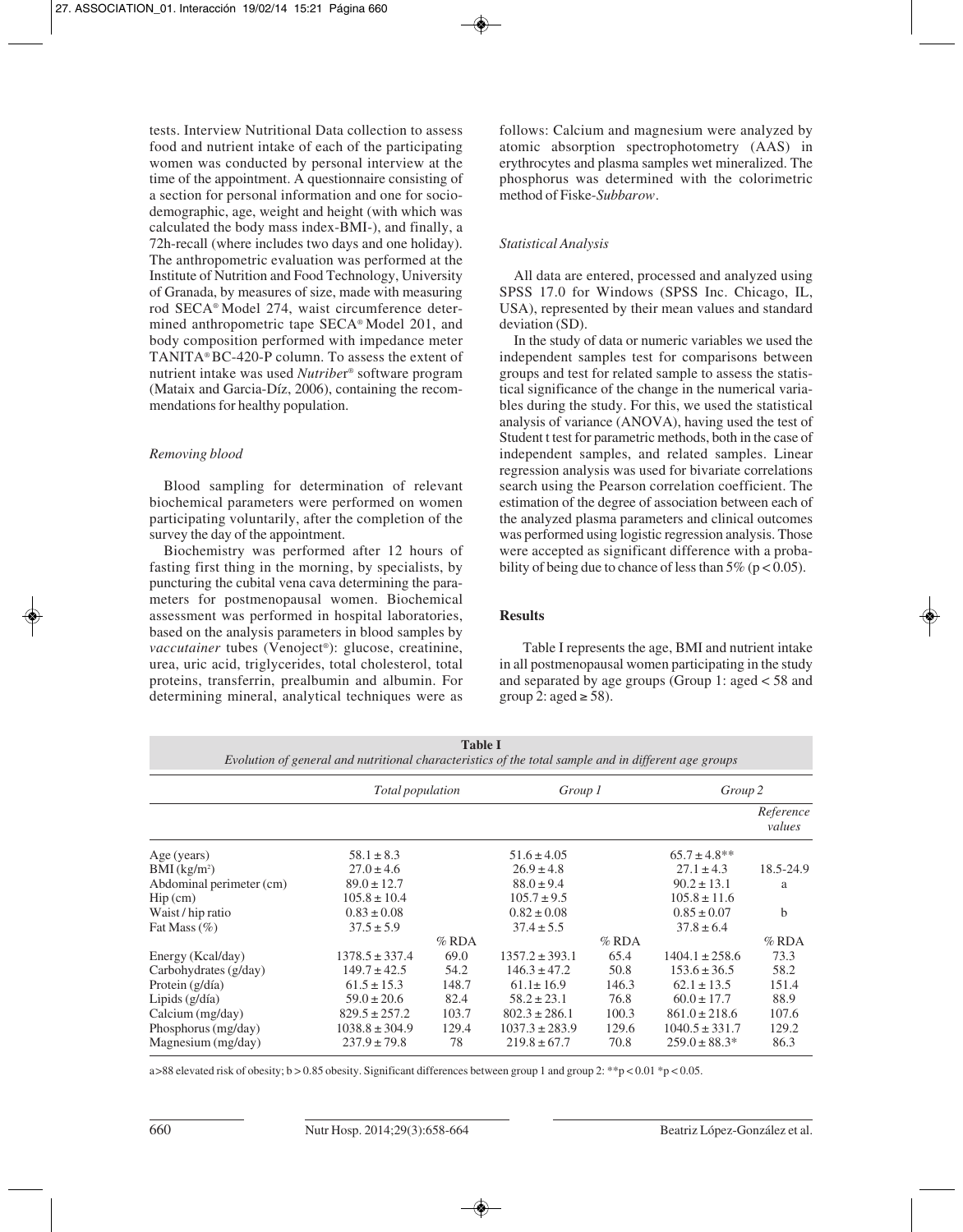We note, by the comparison test of means in anthropometric parameters, no significant differences between the age groups, except between age  $(p < 0.01)$ , being higher in the older group.

In our results, the mean BMI indicates that the total population is overweight type I, 37.85% of the total subjects are overweight, which is not surprising when you consider that from that age significantly decreases basal metabolism in women, and often not accompanied by a reduction in the intake caloric.

RDAs according to both the total population and in the different age groups, these values were below in total energy intake, carbohydrates, fats and magnesium above protein, calcium and phosphorus (table I).

When comparing age groups, regarding nutritional intake, no significant differences, both groups showed similar values, except for magnesium intake is higher in the older group ( $p < 0.05$ ).

Moreover, we found that the total study sample, has a 36% of subjects with inadequate intake of magne $sium$  (<2/3 RDA).

Biochemical characteristics of the total sample and in the two age groups are shown in table II. Overall, our study population presented clinical parameters within normal, except cholesterol levels that are above the reference values, and whose difference is negligible in both groups. These are healthy women without apparent disease, since one of the inclusion criteria was that women had not established pathologies

When comparing age groups, significant differences (p <0.05) in the levels of creatinine, urea, uric acid, prealbumin, albumin and glucose ( $p \le 0.01$ ), being higher in older women, with the exception of q albumin is higher in younger women.

Observed that magnesium values in both plasma and red blood cells are suitable, are within the reference values and there are almost no differences in body

magnesium status between age groups. The 23% of people are deficient in magnesium levels in plasma and 71.8% deficiency in magnesium levels in erythrocytes.

According to Pearson correlations, there were significant positive correlations between age and glucose levels ( $p < 0.001$ ,  $r = 0.421$ ), urea ( $p = 0.009$ ,  $r = 0.299$ ), uric acid ( $p = 0.001$ ,  $r = 0.378$ ), and total bilirubin  $(p = 0.009, r = 0.298)$ .

Also between BMI with the lowest energy  $(p =$ 0.040,  $r = -0.234$ ) and glucose levels ( $p = 0.019$ ,  $r =$ 0.266) and uric acid ( $p = 0.015$ ,  $r = 0.277$ ).

As for magnesium related parameters, positive correlations were observed between the contribution of dietary magnesium and calcium intake ( $p < 0.001$ ,  $r =$ 0.498), phosphorus ( $p < 0.001$ ,  $r = 0.580$ ) and plasma levels of prealbumin ( $p = 0.035$ ,  $r = -0266$ ), along with a smaller waist / hip ratio ( $p = 0.042$ ,  $r = -0.235$ ).

Regarding magnesium levels in erythrocytes were obtained correlations between erythrocyte magnesium levels with triglycerides ( $p = 0.011$ ,  $r = 0.287$ ) and lower values of urea ( $p = 0.017$ ,  $r = -0.272$ ).

## **Discussion**

The prevalence of overweight was found similar to that reported by other studies<sup>13-15</sup>, being similar in both age groups, however this situation has no relation to the average caloric intake of the diet study, which appears insufficient. This may be due, in addition to hormonal changes associated with menopause, which leads to increased weight, the age-related factors, since although the energy requirements decrease with age (about 5% per decade after age 40), women at this stage remains the same eating habits, to which we must add the low energy expenditure characteristic of this age<sup>9,20</sup>.

| Biochemical characteristics of the total sample and in different age group |                                    |                                       |                                          |                    |  |  |  |  |
|----------------------------------------------------------------------------|------------------------------------|---------------------------------------|------------------------------------------|--------------------|--|--|--|--|
| Analyzed parameters                                                        | Total population<br>$Media \pm DS$ | Group 1 aged $<$ 58<br>$Media \pm DS$ | Group 2 aged $\geq$ 58<br>$Media \pm DS$ | Reference values   |  |  |  |  |
| Glycemia $(mg/dL)$                                                         | $92.1 \pm 15.9$                    | $87.4 \pm 12.3$                       | $97.4 \pm 17.8$ **                       | $70 - 110$ mg/dL   |  |  |  |  |
| Creatinine $(mg/dL)$                                                       | $0.69 \pm 0.13$                    | $0.67 \pm 0.08$                       | $0.70 \pm 0.16*$                         | $0.5 - 0.9$ mg/dL  |  |  |  |  |
| Urea $(mg/dL)$                                                             | $34.5 \pm 9.08$                    | $32.2 \pm 8.02$                       | $37.2 \pm 9.6^*$                         | $10-50$ mg/dL      |  |  |  |  |
| Uric acid $(mg/dL)$                                                        | $4.4 \pm 1.07$                     | $4.1 \pm 0.8$                         | $4.7 \pm 1.2^*$                          | $2.4 - 5.7$ mg/dL  |  |  |  |  |
| Triglycerides (mg/dL)                                                      | $108.2 \pm 67.9$                   | $108.2 \pm 82.0$                      | $108.1 \pm 48.3$                         | $50-200$ mg/dL     |  |  |  |  |
| $Cholesterol$ (mg/dL)                                                      | $220.4 \pm 34.3$                   | $219.1 \pm 33.6$                      | $222.0 \pm 35.5$                         | $110-200$ mg/dL    |  |  |  |  |
| Transferrin (mg/dL)                                                        | $280.2 \pm 45.8$                   | $278.9 \pm 43.1$                      | $281.8 \pm 50.0$                         | 200-360 mg/dL      |  |  |  |  |
| Prealbumin                                                                 | $25.2 \pm 5.1$                     | $25.6 \pm 4.5$                        | $24.6 \pm 5.8^*$                         | $20-40$ mg/dL      |  |  |  |  |
| Albumin $(mg/dL)$                                                          | $4.4 \pm 0.2$                      | $4.5 \pm 0.2$                         | $4.4 \pm 0.1*$                           | $3.5 - 5.2$ mg/dL  |  |  |  |  |
| Total protein $(g/dL)$                                                     | $7.1 \pm 0.5$                      | $7.1 \pm 0.5$                         | $7.0 \pm 0.5$                            | $6.6 - 8.7$ mg/dL  |  |  |  |  |
| Calcium $(mg/dL)$                                                          | $9.2 \pm 0.4$                      | $9.1 \pm 0.4$                         | $9.2 \pm 0.5$                            | $8.6 - 10.2$ mg/dL |  |  |  |  |
| Phosphorus (mg/dL)                                                         | $3.5 \pm 0.5$                      | $3.4 \pm 0.5$                         | $3.6 \pm 0.4$                            | $2.7 - 4.5$ mg/dL  |  |  |  |  |
| $Mg$ plasma (mg/dL)                                                        | $1.8 \pm 0.2$                      | $1.8 \pm 0.2$                         | $1.8 \pm 0.2$                            | $1.7 - 2.6$ mg/dL  |  |  |  |  |
| $Mg$ erythrocyte (mg/dL)                                                   | $3.9 \pm 0.7$                      | $4.0 \pm 0.6$                         | $3.9 \pm 0.8$                            | 4.2-6.7 $mg/dL$    |  |  |  |  |

**Table II**

Significant differences between group 1 *vs* group 2: \*\*p < 0.01, \*p < 0.05.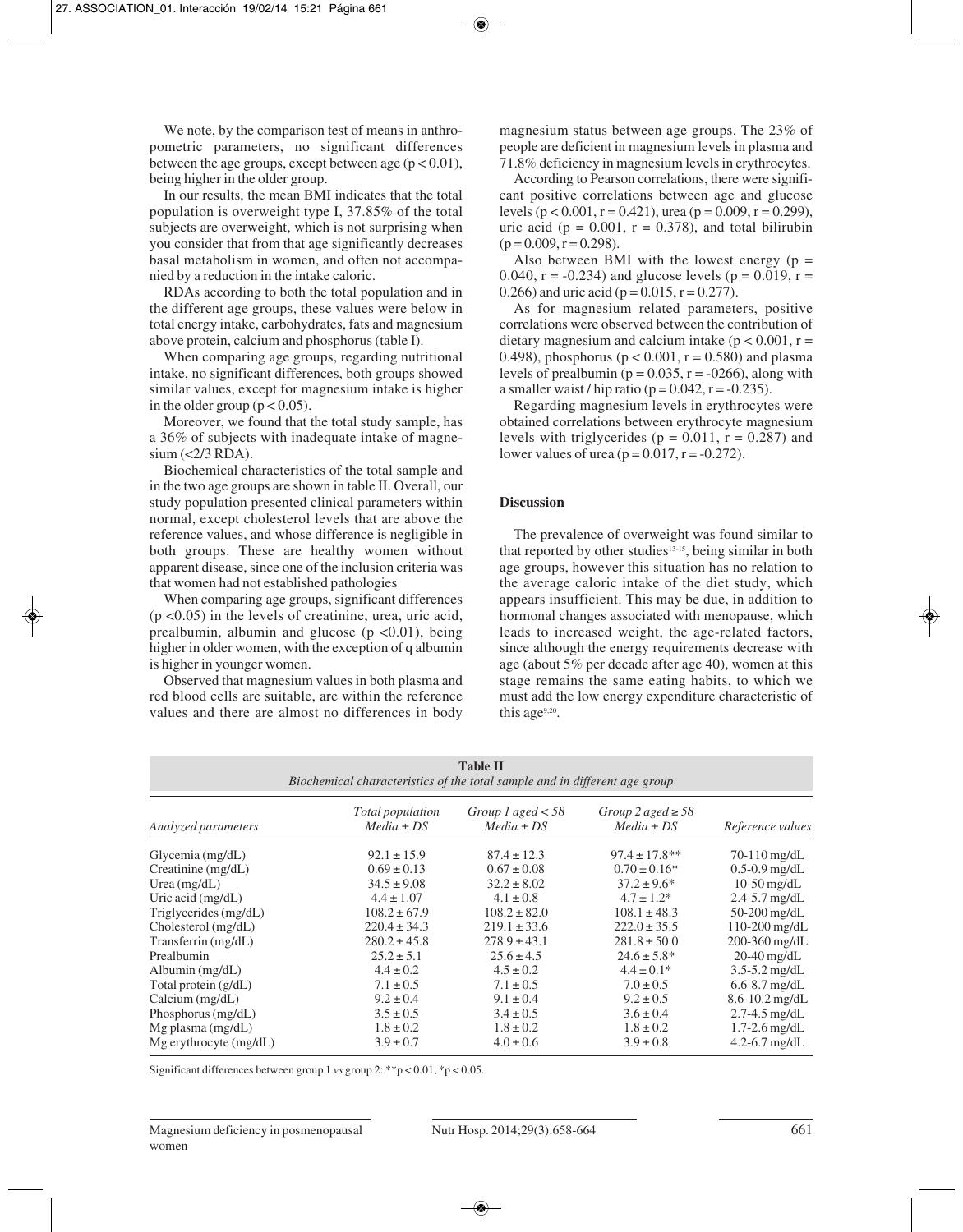Regarding nutritional intake no significant differences, both groups showed similar values (fig. 1), except for magnesium intake is higher in the older group. Macronutrient intake in our population is similar to the results observed in other studies<sup>9,16</sup>.

Consumption of total carbon hydrates is low, which would explain the results obtained energy intake, since women had intakes carbon hydrates significantly lower than recommended.

Fat intake is decreased but close to the recommendations, so it follows that these women are socially aware of the risk of diseases of overconsumption of them, probably due to having greater access to nutritional information and their level of education, although it would be wise to consider the quality of the fat, because as will be seen below, cholesterol levels are increased.

It is well documented that excessive intake of protein increases urinary excretion of calcio<sup>17,18</sup> may have significant impact on the health of postmenopausal women presenting progressive bone loss, however, reciente<sup>19</sup> study has shown that this excess protein in the diet does not affect bone status.

As for the intake of the major minerals involved in bone metabolism, our results show adaptation to nutritional needs in calcium and high in phosphorus, an important fact that must be taken into account, since

excessive drinking to be present in high percentage foods may decrease intestinal absorption of calcium and magnesium<sup>20</sup>, affecting bone density.

Regarding magnesium intake, postmenopausal women have lower than recommended media in a high percentage, as can be seen in several studies $21,16$ , noting that women have higher age range increased intake of magnesium, possibly due to increased intake of foods rich in magnesium or greater energy intake.

In our study, insufficient intake of magnesium through diet corresponds to 36% of the sample (fig. 2), this group is quite large when you consider that the study was conducted in a developed area where supply and food availability is high.

Several authors have shown that magnesium deficiency in menopausal women was associated with an increased IMC<sup>22,9</sup>. In our study, insufficient intake of magnesium is associated with increased waist/hip ratio, which could lead to a situation similar to those cited.

In our study, practically all biochemical values are within the normal range in both age groups, highlighting the plasma levels of prealbumin, located on the edge, correlated with intake of magnesium deficiency in our study. The plasma magnesium is one more readily available for use in its multiple functions, so these results may inform you to depletions prealbumin,

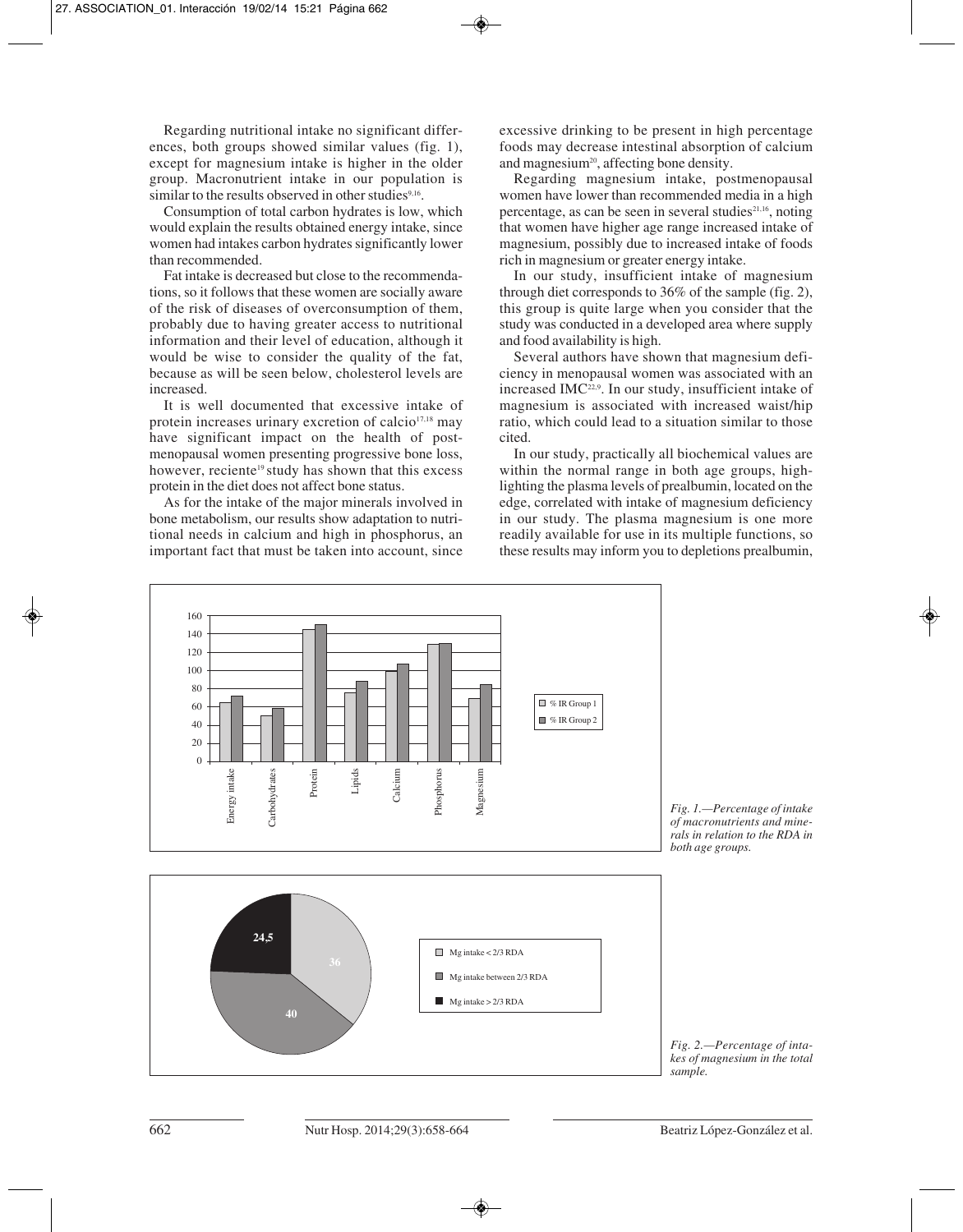are released higher amounts of magnesium, for example to act in situations of increased oxidative stress which may occur in the postmenopausal stage.

Our results show that a high percentage of the sample (fig. 3) provides adequate levels of magnesium in plasma and approximately a third of the population has some blood magnesium levels below the reference value, similar results to those obtained by Laires et al  $(2004)^{16}$ , so we can say that postmenopausal women in our study have a magnesium deficiency in erythrocyte considerably, probably due to insufficient intake of magnesium and deregulation of the factors controlling Mg homeostasis during menopause.

This decrease in erythrocyte magnesium levels possibly due to increased physiological demands at this stage of the woman, which leads to depletion in this compartment.

Considering the direct correlation between the Mgerythrocyte and triglyceride levels, there appears to be direct cardiovascular risk in our women, but would have to take into account other lipid profiles such as cholesterol, high in our women, although this relationship may also be due to the involvement of both the insulin pathway. Other studies, such as that conducted by Farhangi et al  $(2011)^{23}$ , determined in a group of postmenopausal women no correlation between erythrocyte Mg and triglyceride levels.

Numerous studies have demonstrated that postmenopausal osteoporosis is often associated with a low dietary intake of magnesium and reducing Mg levels in the serum and bone 24,25. In our study we have not been able to assess whether magnesium deficiency may contribute to osteoporosis, but if we observe that body magnesium levels measured in plasma and erythrocyte are deficient in many cases and may be a risk factor for the occurrence of osteoporosis with higher incidence during this stage postmenopausal.

#### **Conclusions**

We conclude that at this menopausal stage is very important proper nutritional intake, both to maintain optimal levels of nutrients, such as to maintain a proper body weight, so as to counteract the increased risk of several pathologies associated with this status. The data show that both age groups of women have low nutritional intake.

As for magnesium intake found in our population is insufficient in 36% of women, with a higher intake in women of upper age range, while plasma magnesium deficiency corresponds to 23% of the population, being in both groups of similar age and 72% of women have lower levels of magnesium in erythrocyte.

Our results confirm the need for control and monitoring of mineral status, particularly magnesium, given its functional spectrum and greater needs, in postmenopausal women. The high prevalence of deficiencies found in this element as essential to good health osteo –muscular, nervous, antioxidant, immune, etc., leads us to emphasize the importance of an intervention with nutrition education and healthy habits in this group as vulnerable because the inevitable suffering drastic changes at this age.

#### **References**

- 1. Pavon I, Alameda C, Olivar J. Obesidad y menopausia. *Nutr Hosp* 2006; 21: 633-7.
- 2. Cassidy A: Diet and menopausal health. *Nursing Standard* 2005; 19(29):44-52.
- 3. Asociación Española para el Estudio de la Menopausia. www. aeem.es
- 4. Toth MJ, Tchernof A, Sites CK, Poehlman ET. Effect of menopausal status on body composition and abdominal fat distribution. *Int J Obes Relat Metab Disord* 2000 Feb; 24 (2): 226-31.
- 5. Menopause-related changes in body fat distribution. Toth MJ, Tchernof A, Sites CK, Poehlman ET. *Ann N Y Acad Sci* 2000 May; 904: 502-6.
- 6. Osteoporosis in Postmenopausal Women: Diagnosis and Monitoring. Summary, Evidence Report/Technology Assessment: Number 28. AHRQ Publication Number 01-E031, February 2001. Agency for Healthcare Research and Quality, Rockville, MD.
- 7. Durlach J, Bac P, Bara M, Guiet-Bara A. Cardiovasoprotective foods and nutrients: Possible importance of magnesium intake. *Magnes Res* 1999; 12: 57-61.
- 8. Aydin H, Deyneli O, Yavuz D, Gözü H, Mutlu N, Kaygusuz I, Akalin S. Short-term oral magnesium supplementation suppresses bone turnover in postmenopausal osteoporotic women. 2010 Feb;133 (2): 136-43. Epub 2009 Jun 2.
- 9. Izmozherova NV, Popov AA, Fominykh MI, Andreev AN, Striukova OIu, Tagil'tseva NV, Gavrilova EI. Magnesium deficit in climacteric women. *Klin Med* (Mosk) 2007; 85 (5): 62-4.



*Fig. 3.—Percentage of population with magnesium values in plasma and erythrocytes appropriate and inappropriate.*